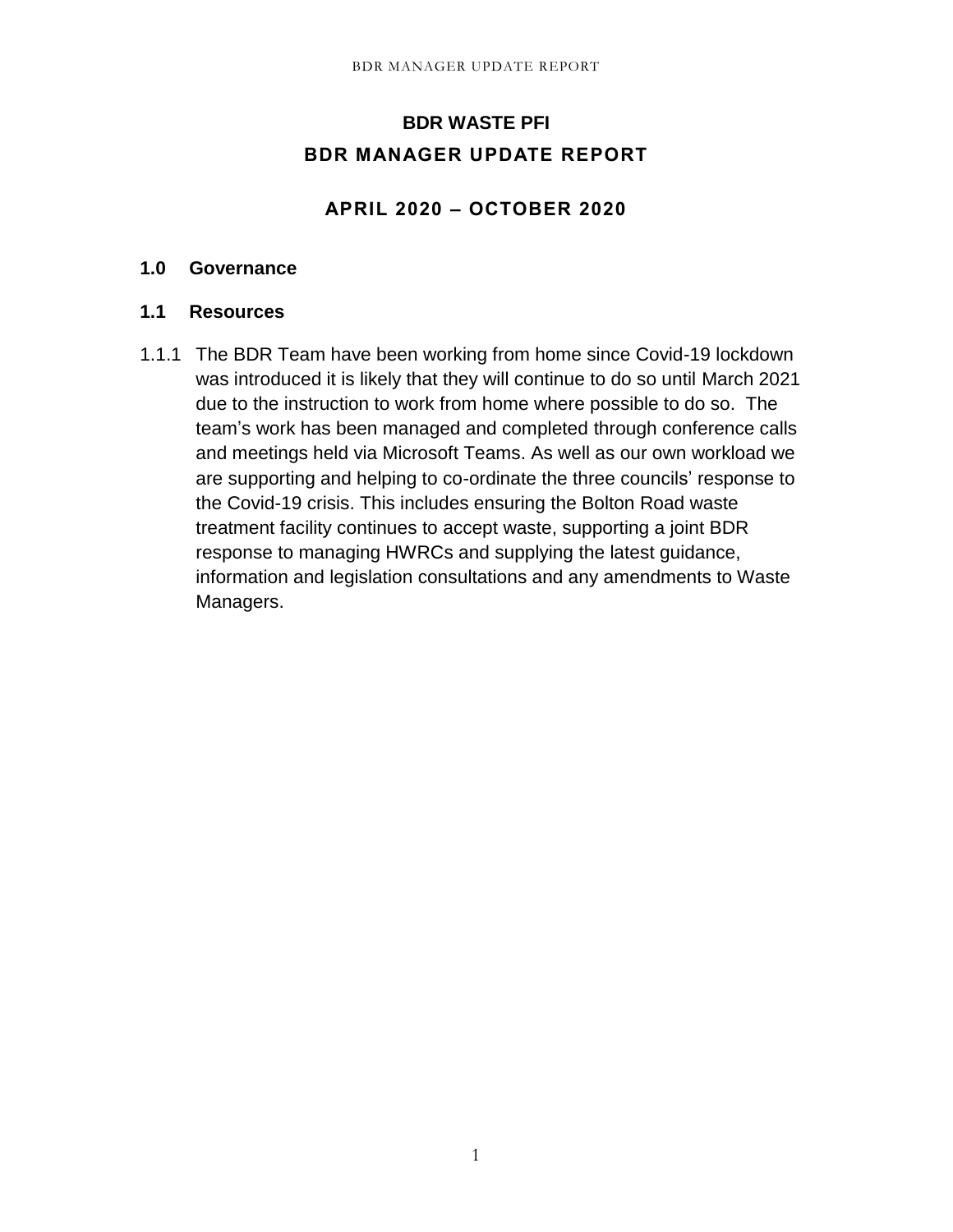# **2.0 Contract Delivery**

## **2.1 Bolton Road**

## **Table 1 – Year to date tonnes processed from 1 April 2020 to 31 October 2020**

|                 |   | Inputs                        | FY19/20                  | Apr-20    | May-20    | Jun-20    | $Jub-20$  | Aug-20    | $540 - 20$ | Oct-20    | FY20/21    |
|-----------------|---|-------------------------------|--------------------------|-----------|-----------|-----------|-----------|-----------|------------|-----------|------------|
|                 |   | <b>Contract Waste (Limbs)</b> |                          |           |           |           |           |           |            |           |            |
|                 | A | (Household)                   | 53,046.88                | 5,348.90  | 5,120.42  | 5,022.82  | 5,476.78  | 4,339.90  | 4,815.06   | 4,874.28  | 34,998.16  |
|                 | B | (Commercial)                  | 5,304.32                 | 253.28    | 294.10    | 382.74    | 476.48    | 400.08    | 467.26     | 454.92    | 2,728.86   |
| <b>Barnsley</b> | ċ | (HWRC)                        | 5,402.57                 | ×.        | 183.64    | 331.30    | 397.94    | 350.26    | 381.76     | 399.28    | 2,044.18   |
|                 | D | (Public Highways etc)         | 1,227.36                 | 66.96     | 69.52     | 98.74     | 103.65    | 94.64     | 104.86     | 101.98    | 640.35     |
|                 | t | (Grounds Maintenance)         |                          |           |           |           |           |           |            |           |            |
|                 | А | (Household)                   | 72,043.24                | 6,971.18  | 6,680.32  | 6,367.16  | 7,369.98  | 5,972.52  | 6,483.28   | 5,680.96  | 46,525.40  |
|                 | 8 | (Commercial)                  | 2,264.16                 | 144.56    | 234.96    | 425.88    | 366.16    | 222.84    | 105.18     | 105.40    | 1,604.98   |
| Doncaster       | c | (HWRC)                        | 7,057.99                 |           | 246.84    | 463.52    | 582.06    | 526.34    | 559.42     | 531.90    | 2,912.88   |
|                 | Ð | (Public Highways etc)         |                          |           | ÷         | ×         | ٠         |           | ٠          | ×.        |            |
|                 | ŧ | (Grounds Maintenance)         |                          |           |           |           | ä         |           |            |           |            |
|                 | A | (Household)                   | 48,909.02                | 4,854.40  | 4,686.70  | 4,847.86  | 4,950.82  | 4,367.10  | 4,518.50   | 4,391.68  | 32,617.06  |
|                 | 8 | (Commercial)                  | 3,379.36                 | 178.72    | 190.16    | 251.52    | 275.12    | 230.96    | 282.24     | 270.06    | 1,678.78   |
| Rotherham C     |   | (HWRC)                        | 6,207.54                 |           | 225.98    | 336.74    | 376.58    | 144.88    | 349.04     | 354.94    | 1,985.36   |
|                 | D | (Public Highways etc)         |                          |           |           | ۰         |           |           |            | ×         |            |
|                 | Ε | (Grounds Maintenance)         |                          |           |           |           |           |           |            |           |            |
|                 |   | Limbs A&B Sub-Total           | 184, 946, 98             | 17,751.04 | 17,206.66 | 17,297.98 | 18,915.34 | 15,533.40 | 16,671.52  | 16,777.10 | 120,153.24 |
|                 |   | Limbs C.D.E Sub-Total         | 19,895.46                | 66.96     | 725.98    | 1,230.30  | 1,460.23  | 1,316.12  | 1,395.08   | 1,388.10  | 7,582.77   |
|                 |   | <b>Direct Delivered</b>       |                          |           |           |           |           |           |            |           |            |
|                 |   | Landfill                      |                          |           |           |           |           |           |            |           |            |
|                 |   | Recovery                      | $\sim$                   |           | ×         | ۰         | $\sim$    | 158.60    | $\sim$     | ÷         | 158.60     |
|                 |   |                               | $\overline{\phantom{a}}$ | $\leq$    | $\sim$    | ÷         | ٠         |           | à.         | $\leq$    |            |
|                 |   | Recycling                     |                          |           |           |           |           |           |            |           |            |
|                 |   | Sub-Total                     |                          |           |           |           |           | 158.60    |            |           | 158.60     |
|                 |   | <b>Total Contract</b>         | 204,842.44               | 17,818.00 | 17,932.64 | 18,528.28 | 20,375.57 | 17,008.12 | 18,066.60  | 18,165.40 | 127,894.61 |
|                 |   | <b>Non-Contract</b>           |                          |           |           |           |           |           |            |           |            |
|                 |   | Barnsley                      | 17,640.75                | 234.47    | 381.16    | 4,099.90  | 2,918.28  | 1,451.92  | 2,307.28   | 1,438.56  | 12,831.57  |
|                 |   | Doncaster                     |                          | ä         |           |           |           |           |            |           |            |
|                 |   | Rotherham                     |                          |           |           |           |           |           |            |           |            |
|                 |   |                               | 17,640.75                | 234.47    | 381.16    | 4,099.90  | 2,918.28  | 1,451.92  | 2,307.28   | 1,438.56  | 12,831.57  |
|                 |   |                               |                          |           |           |           |           |           |            |           |            |
|                 |   | <b>3rd Party</b>              |                          |           |           |           |           |           |            |           |            |
|                 |   | <b>Renewi Derby</b>           | 26,673.85                | 688.32    | 580.78    | 811.10    | 1,559.86  | 2,585.24  | 1,094.94   | 3,408.10  | 10,728.34  |
|                 |   | Outputs                       |                          |           |           |           |           |           |            |           |            |
|                 |   | <b>Council Outputs</b>        |                          |           |           |           |           |           |            |           |            |
|                 |   | Landfill                      | 6,094.91                 | 29.08     | 407.69    | 379.18    | 266.82    | 338.18    | 1,158.35   | 551.91    | 3,131.20   |
|                 |   | Recovery (RDF + Moisture)     | 180,524.55               | 15,805.69 | 13,684.08 | 16,720.73 | 17,346.89 | 14,702.52 | 14,924.91  | 15,461.98 | 108,646.81 |
|                 |   | Ferrous                       | 1,384.81                 | 121.49    | 112.62    | 175.70    | 129.93    | 121.85    | 127.04     |           | 788.63     |
|                 |   | Non-Ferrous                   | 200.67                   | 14.96     | 28.72     | 23.70     | 24.80     | 24.32     | 43.01      | 21.99     | 181.50     |
|                 |   | Fines                         | 10.051.19                | 1,327.10  | 1,250.10  | 1,298.44  | 1,075.80  | 986.22    | 1,127.80   | 1,072.43  | 8,137.88   |
|                 |   | <b>Glass &amp; Stone</b>      |                          | 452.35    | 445.15    | 529.41    | 502.40    | 359.37    | 574.95     | 471.96    |            |
|                 |   | <b>Plastic</b>                | 3,721.37                 | 398.08    | 203.76    |           | 262.13    |           | 180.64     | 308.52    | 3,335.58   |
|                 |   | <b>Direct Delivered</b>       | 2,789.54                 |           |           | 273.16    |           | 415.21    |            |           | 2,241.49   |
|                 |   | Recycling Sub-Total           |                          |           |           |           |           |           |            |           |            |
|                 |   |                               | 18,147.58                | 2,313.97  | 2,040.35  | 2,300.41  | 1,995.07  | 1,906.96  | 2,253.43   | 1,874.89  | 14,685.09  |
|                 |   | <b>Ferrybridge Metals</b>     | 2,307.82                 | 193.52    | 162.02    | 206.07    | 213.45    | 172.71    | 170.20     | 187.85    | 1,305.82   |
|                 |   | <b>AWM-Recycling</b>          |                          |           |           |           |           |           |            |           |            |
|                 |   | <b>Fines CLO Uplift</b>       | 1,882.14                 | 248.51    | 234.09    | 243.14    | 201.45    | 184.67    | 211.19     | 200.82    | 1,523.86   |
|                 |   | Recycling Total               | 22,337.54                | 2,756.00  | 2,436.46  | 2,749.61  | 2,409.97  | 2,264.35  | 2,634.81   | 2,263.56  | 17,514.77  |
|                 |   | Outbound Total                | 204,767.04               | 18,148.74 | 16.132.13 | 19,400.32 | 19,608.79 | 16,947.66 | 18,336.69  | 17,888.79 | 126,463.10 |
|                 |   | Performance                   |                          |           |           |           |           |           |            |           |            |
|                 |   | Recycling (%)                 | 12.08%                   | 15.53%    | 14.16%    | 15.90%    | 12.74%    | 14.43%    | 15.80%     | 13.49%    | 14.56%     |
|                 |   | Diversion (%)                 | 96.99%                   | 101.69%   | 87.69%    | 102.66%   | 94.93%    | 97.66%    | 95.08%     | 95.44%    | 96.43%     |
|                 |   | Moisture Loss (%)             |                          | 29.66%    | 31.53%    | 29.56%    | 30.17%    | 32.52%    | 31.81%     | 30.20%    | 30.74%     |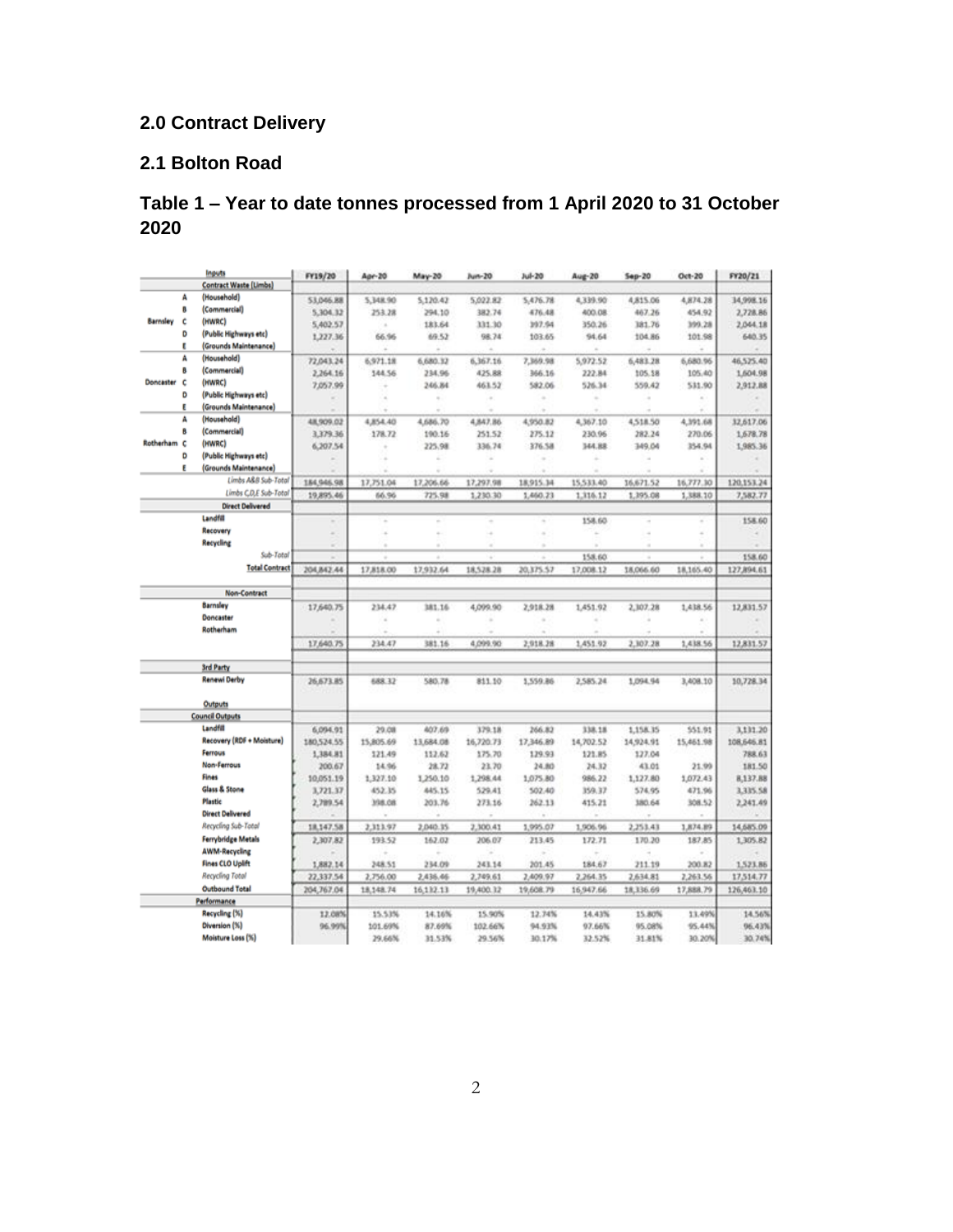2.1.1 Table 1 contains information on tonnes of waste processed from April to October 2020. The overall tonnage received is reviewed quarterly to recalculate the anticipated full year outturn to ensure accurate forecasting, invoicing, and budgeting.

## **Table 2 - Third Party Waste Year to date 1 April 2019 to 31 October 2020**

| ' Partv<br><b>Inputs</b><br>3rd | 2019/20  | <b>April</b> | May        | <b>June</b> | July    | <b>Auc</b> | Sep     | <b>Oct</b> | 2020/21<br><b>VTD</b><br>ь |
|---------------------------------|----------|--------------|------------|-------------|---------|------------|---------|------------|----------------------------|
| Renewi<br>Derby                 | 26673.85 | 688.32       | 580.<br>78 | 1.10<br>811 | 1559.86 | 2585.24    | 1094.94 | 3408.10    | 10728.34                   |

2.1.2 Third-party waste is municipal waste from other Renewi local authority contracts. The amount being accepted has been reduced to ensure enough capacity to process BDR waste under Covid working restrictions and to allow for improved reception pit cleaning as part of Renewi's fly management measures.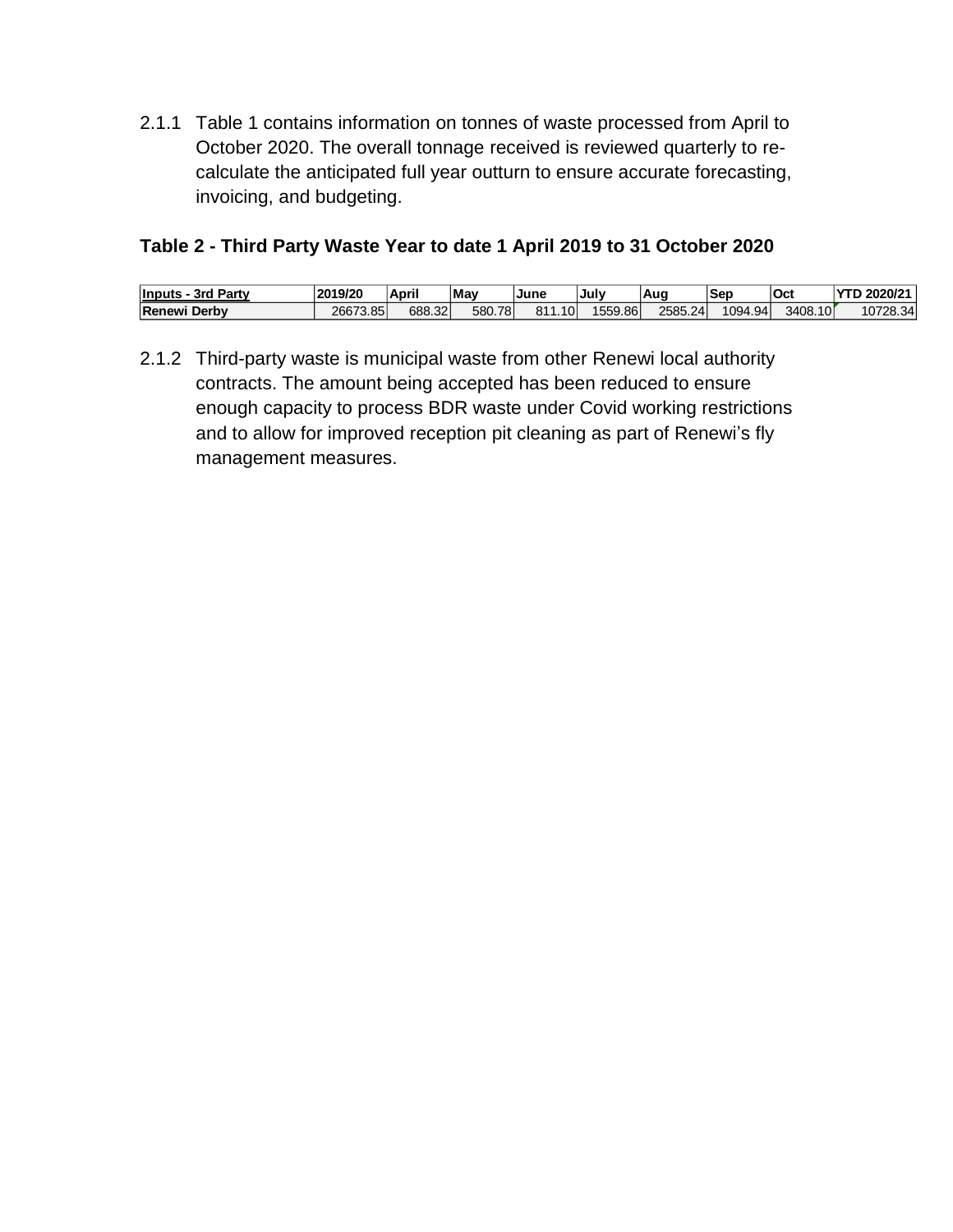



## **Table 3 - Contract Outputs**

| <b>Contract Outputs</b>    | 2019/20   | April    | May      | June     | July     | Aug      | Sep      | Oct      | <b>YTD 2020/21</b> |
|----------------------------|-----------|----------|----------|----------|----------|----------|----------|----------|--------------------|
| Landfill                   | 6094.91   | 29.08    | 407.69   | 376.86   | 266.82   | 338.18   | 1158.35  | 551.91   | 3128.89            |
| Recovery (RDF + Moisture)  | 180524.55 | 15805.69 | 13684.08 | 16720.73 | 17345.36 | 14702.52 | 14924.91 | 15461.98 | 108645.27          |
| Ferrous                    | 1384.81   | 97.30    | 112.62   | 175.70   | 129.92   | 121.85   | 127.04   | 0.00     | 764.43             |
| <b>Non-Ferrous</b>         | 200.67    | 39.15    | 28.72    | 23.70    | 24.80    | 24.32    | 43.01    | 21.99    | 205.69             |
| <b>Fines</b>               | 10051.19  | 1327.10  | 1239.83  | 1298.44  | 1075.71  | 986.22   | 1127.80  | 1072.43  | 8127.53            |
| <b>Glass &amp; Stonel</b>  | 3721.37   | 452.35   | 445.15   | 529.41   | 502.36   | 359.37   | 574.95   | 471.96   | 3335.55            |
| <b>Plastic</b>             | 2789.54   | 398.08   | 203.76   | 273.16   | 262.11   | 415.21   | 380.64   | 308.52   | 2241.48            |
| <b>Direct Delivered</b>    | 0.00      | 0.00     | 0.00     | 0.001    | 0.00     | 0.00     | 0.001    | 0.00     | 0.00               |
| <b>Recycling Sub-Total</b> | 18147.58  | 2313.97  | 2030.08  | 2300.41  | 1994.90  | 1906.96  | 2253.43  | 1874.89  | 14674.64           |
| <b>Ferrybridge Metals</b>  | 2307.82   | 193.52   | 162.02   | 206.07   | 213.43   | 172.71   | 170.20   | 187.85   | 1305.80            |
| <b>AWM-Recycling</b>       | 0.00      | 0.00     | 0.00     | 0.00     | 0.00     | 0.00     | 0.00     | 0.00     | 0.00               |
| <b>Fines CLO Uplift</b>    | 1882.14   | 248.51   | 232.17   | 243.14   | 201.45   | 184.67   | 211.19   | 200.82   | 1521.95            |
| <b>Recycling Total</b>     | 22337.54  | 2756.00  | 2424.27  | 2749.61  | 2409.76  | 2264.35  | 2634.81  | 2263.56  | 17502.36           |
| <b>Outbound Total</b>      | 204767.04 | 18148.74 | 16121.86 | 19398.00 | 19607.08 | 16947.66 | 18336.69 | 17888.79 | 126448.82          |
| Performance                | 2019/20   | April    | May      | June     | July     | Aug      | Sep      | Oct      | <b>YTD 2020/21</b> |
| Recycling (%)              | 12.08%    | 15.53%   | 14.09%   | 15.87%   | 12.74%   | 14.58%   | 15.80%   | 13.49%   | 14.56%             |
| Diversion (%)              | 96.99%    | 101.69%  | 87.63%   | 102.49%  | 94.93%   | 98.58%   | 95.08%   | 95.44%   | 96.43%             |
| Moisture Loss (%)          |           | 29.66%   | 31.55%   | 29.56%   | 30.17%   | 32.52%   | 31.81%   | 30.20%   | 30.74%             |

2.1.3 N.B. The above figures are unaudited and subject to change. Landfill diversion is calculated by total waste diverted from landfill divided by the total waste delivered.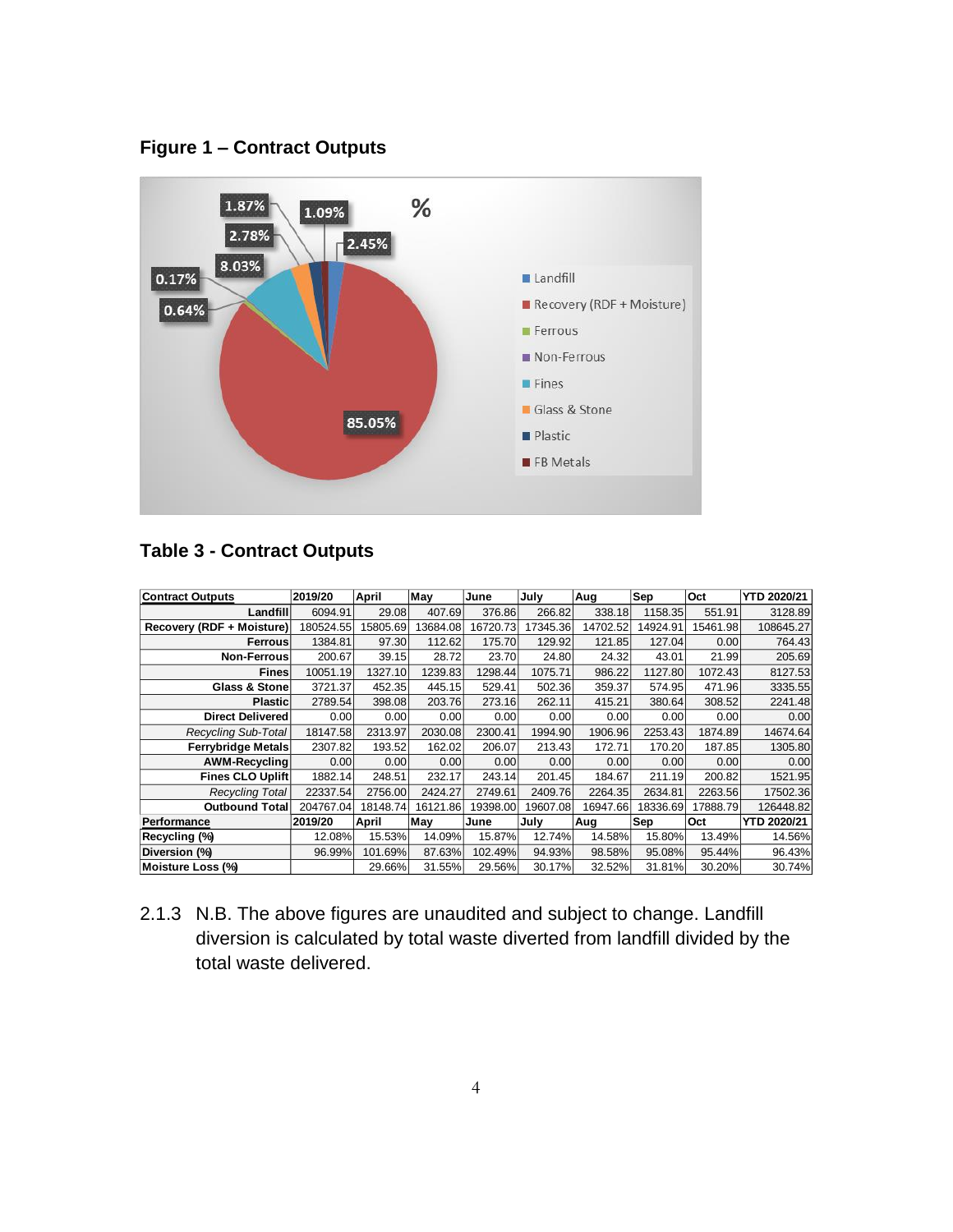| Performance       | 2019/20 | April   | <b>Mav</b> | June    | .Julv  | Aug    | Sep     | Oct    | <b>YTD 2020/21</b> |
|-------------------|---------|---------|------------|---------|--------|--------|---------|--------|--------------------|
| Recycling (%)     | 12.08%  | 15.53%  | 14.09%」    | 15.87%  | 12.74% | 14.58% | 15.80%। | 13.49% | 14.56%             |
| Diversion (%)     | 96.99%  | 101.69% | 87.63%     | 102.49% | 94.93% | 98.58% | 95.08%  | 95.44% | 96.43%             |
| Moisture Loss (%) |         | 29.66%  | 31.55%     | 29.56%  | 30.17% | 32.52% | 31.81%  | 30.20% | 30.74%             |

#### **Table 4 – Performance Year to Date from 1 April 2019 to 31 October 2020**

2.1.4 Some months, diversion is above 100%. This is due to the processing of waste taking 14 days (over a month end). Therefore, some months more processed material may leave site than is received.

#### **2.2 Complaints**

#### **Flies**

2.2.1 Table 5 below illustrates the number of fly complaints by month.

#### **Table 5 - Fly complaints by month**

|                       | April<br>2020 | Mav<br>2020 | June<br>2020 | July<br>2020 | <b>August</b><br>2020 | Sep<br>2020 | Oct<br>2020 | YTD |
|-----------------------|---------------|-------------|--------------|--------------|-----------------------|-------------|-------------|-----|
| No. fly<br>Complaints | ື             | 21          | $80(38)^*$   | $8(6)^*$     | 4                     | <u>_</u>    |             | 119 |

\* complaint substantiated by the EA due to proximity to site

- 2.2.2 There were 0 fly complaints received in October 2020 which is a further decrease in fly complaints from the neighbouring areas. Renewi continue to manage controls on site and work with the EA to ensure they have as little impact on the surrounding area as possible and are continuing to review actions with the EA based on their recent visit to site. The key areas of focus are dosing rates and application of pesticide treatments on to the waste.
- 2.2.3 The challenge to the CAR form received in August from the EA relating to the EA consultants visit on 20th July is continuing. The EA have acknowledged receipt of this and responded with their position.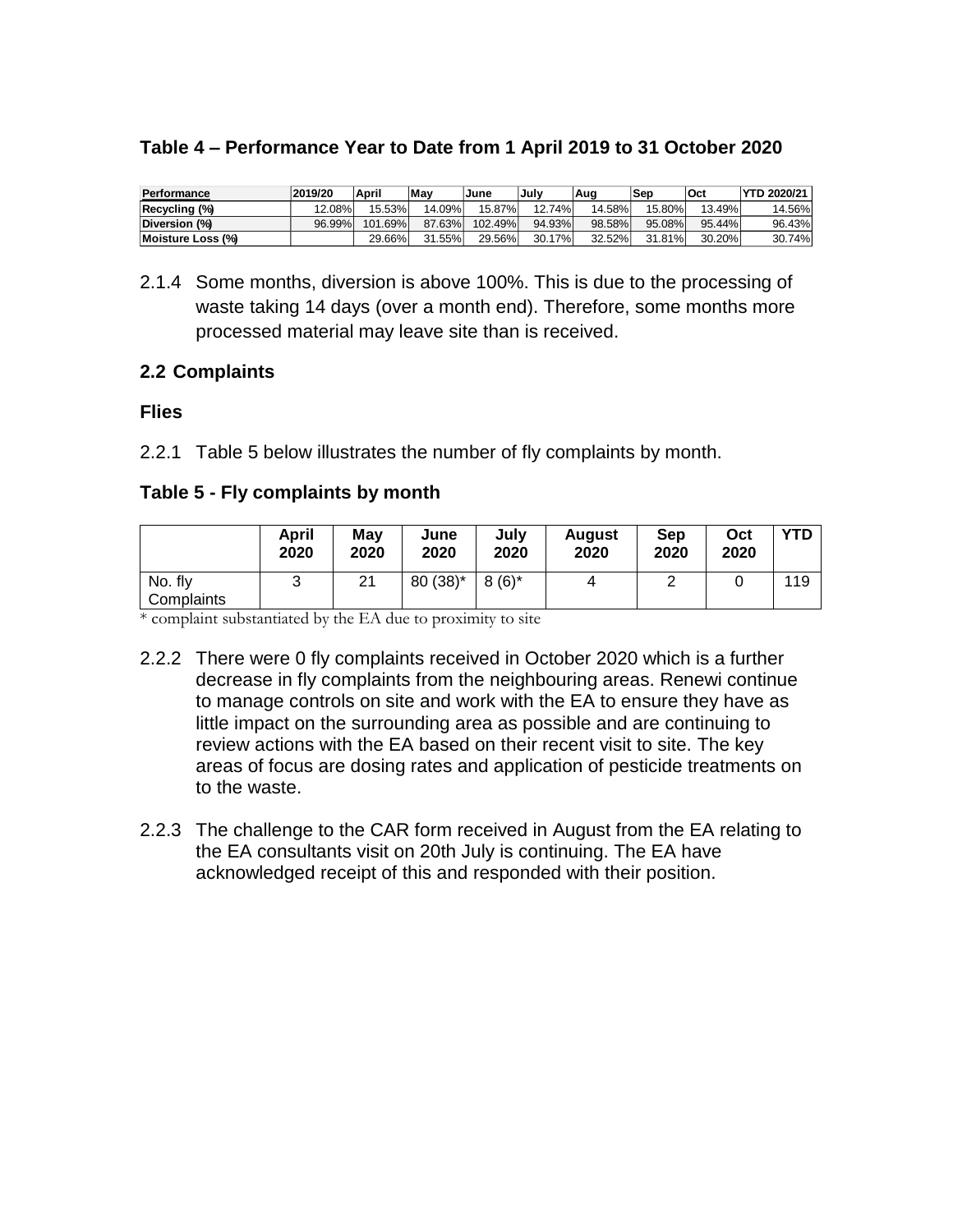#### **Odour**

2.2.4 Table 6 below illustrates the number of odour complaints by month.

#### **Table 6 - Odour complaints by month**

|                         | <b>April</b><br>2020 | Mav<br>2020 | June<br>2020 | July<br>2020 | <b>August</b><br>2020 | Sep<br>2020 | Oct<br>2020 | <b>YTD</b> |
|-------------------------|----------------------|-------------|--------------|--------------|-----------------------|-------------|-------------|------------|
| No. Odour<br>Complaints |                      | ა           |              |              |                       | ◠           | 4           |            |

2.2.5 There have been 4 odour complaints received in October 2020.

#### **Noise**

2.2.5 Table 7 below illustrates the number of noise complaints by month.

#### **Table 7 – Noise complaints by month**

|                                       | April<br>2020 | Mav<br>2020 | June<br>2020 | July<br>2020 | August<br>2020 | Sep<br>2020 | Oct<br>2020 | YTD |
|---------------------------------------|---------------|-------------|--------------|--------------|----------------|-------------|-------------|-----|
| <b>No. Noise</b><br><b>Complaints</b> |               |             |              |              |                |             |             |     |

2.2.6 There have been 0 noise complaints received in October 2020.

#### **2.3 Fire Protection Improvements**

2.3.1 The situation currently remains the same due to Covid19. Some snagging works remain outstanding and have been put on hold. This outstanding work does not impact on the operational effectiveness of the system.

#### **2.4Biofilter Replacement**

2.4.1 Biofilter 2 refurbishment works are scheduled to commence in December 2020. Removal of degraded material and replacement with fresh compost oversize should be completed within 4 to 6 weeks.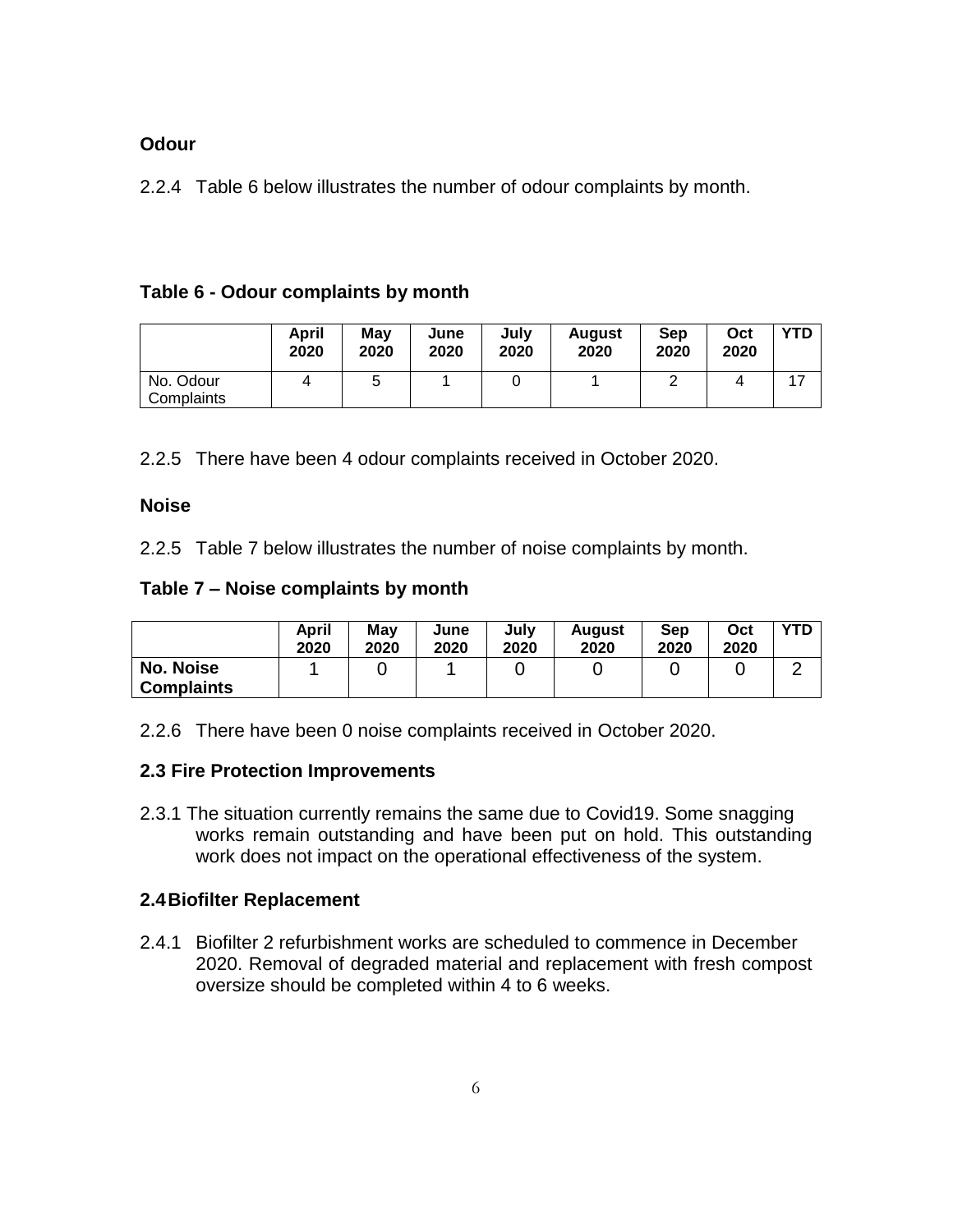## **2.5Acid Scrubber**

2.5.1 Work on the Acid Scrubber project is ongoing. Contractors attended site in October to progress the final stages of installation. One outstanding item is the install of the pH probe. As Renewi are able to issue critical contractor letters to JCBE they should not be prohibited from attending site during lockdown.

## **2.6Landfill Diversion**

2.6.1 The BDR Manager along with legal and finance advisors continue to liaise with the Contractor to further incentivise diverting the maximum amount of material from landfill. A letter has been sent to Defra to ensure the proposal meets with the requirements of the WICS letter and that no variation business case will be required.

## **2.7 Grange Lane**

## **2.7.1 Upgrade Works**

2.7.1.1Renewi are progressing the upgrade works but no new updates supplied.

## **2.7.2 Dilapidation Works**

2.7.2.1 Following a meeting with BMBC and their contractor, Renewi have asked for details of timescales for painting and repair to external apron and have had no feedback as yet. Wood group have been appointed to review the dilapidation works especially the paintwork with a view to come to an agreement about the extent of work to be undertaken and the hand back requirements for Renewi.

## **2.7.3 Fire Update**

2.7.3.1 HWRC waste is now being separated at BTS Further assessment of structural steel at the Transfer Station was completed in October. The report has been received and the rectification work has gone out to tender. The new fire system design is currently under review by Renewi's risk consultants. The repairs are forecasted to be completed by the end of Feb 2021.

## **2.8 Health and Safety**

2.8.1 During the month 111 close calls were raised generating an average of 1.66 close calls raised per employee per month (Renewi set a target of 2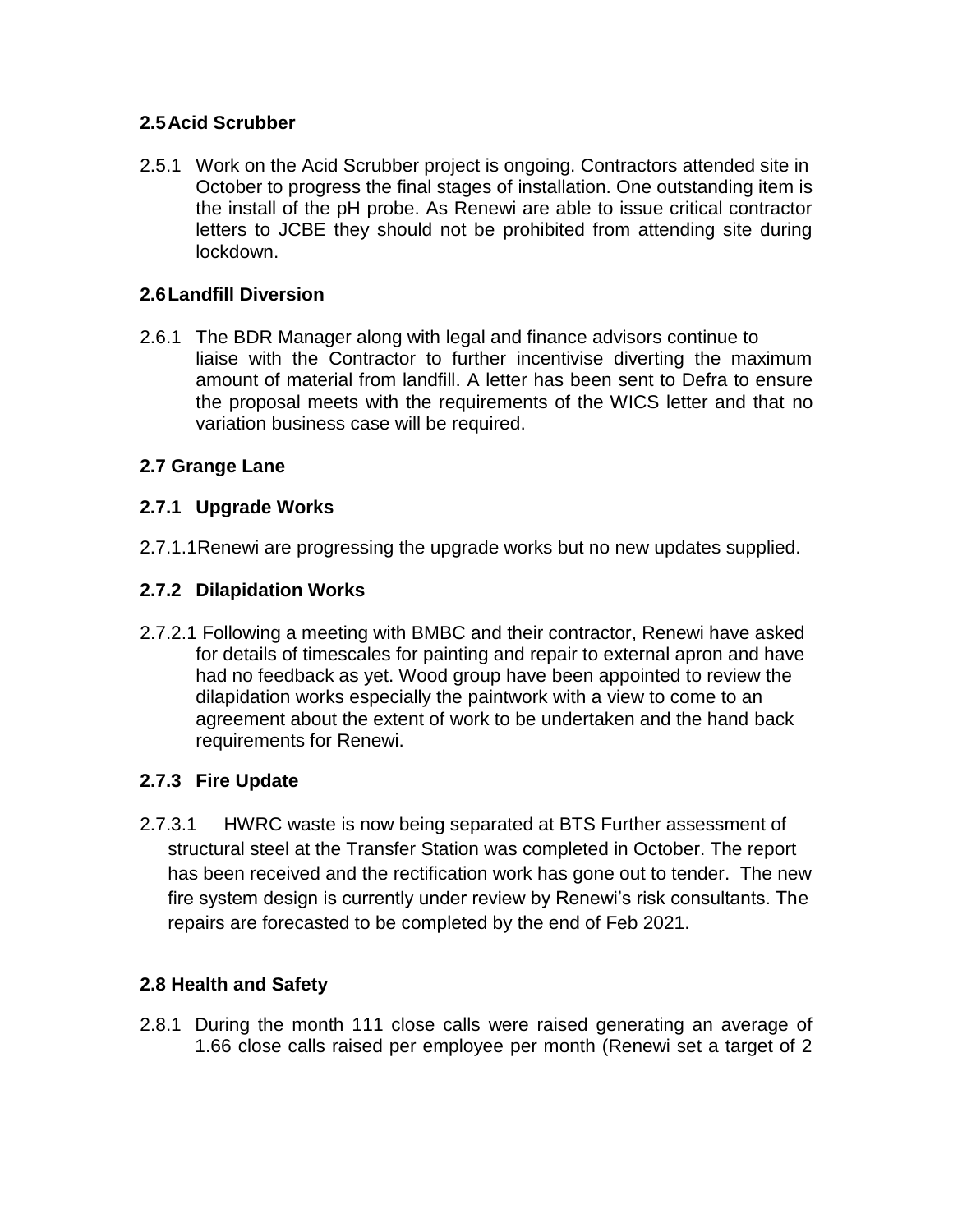per month per employee). Additionally, the close out rate for the recorded actions was over 75%.

- 2.8.2 There was 1 accident. The incident investigation found the operator was wearing correct Personal Protective Equipment (PPE).
- 2.8.3 8 members of staff were required to self-isolate during the month. Of those tested, 2 positive results were returned for Covid 19. Operations continued to run as normal throughout the month despite an increase in Covid related absence.

| 2020/21                    | <b>Close Call</b> | <b>Accident</b><br>less than 3<br>days | <b>Accident</b><br>more than<br>3 days | <b>Non</b><br><b>RIDDOR</b><br>dangerous<br>occurrence | <b>RIDDOR</b><br>dangerous<br>occurrence | <b>RIDDOR</b><br>more than<br>7-day<br>injury | Major<br><b>RIDDOR</b> | Environ-<br>mental |
|----------------------------|-------------------|----------------------------------------|----------------------------------------|--------------------------------------------------------|------------------------------------------|-----------------------------------------------|------------------------|--------------------|
| April                      | 54                | $\overline{2}$                         | 0                                      | 6                                                      | $\Omega$                                 | 0                                             | 0                      | 4                  |
| May                        | 105               |                                        | 0                                      | 3                                                      |                                          | 0                                             | 0                      |                    |
| June                       | 126               |                                        | 0                                      | 3                                                      | $\Omega$                                 | 0                                             | 0                      | 5                  |
| July                       | 164               |                                        | 0                                      | 0                                                      | $\Omega$                                 | 0                                             | 0                      | 3                  |
| Aug                        | 118               | 2                                      | 0                                      | 0                                                      | $\Omega$                                 | 0                                             | 0                      | 2                  |
| Sep                        | 130               |                                        | 0                                      | 4                                                      | $\Omega$                                 | 0                                             | 0                      | 0                  |
| Oct                        | 111               |                                        | 0                                      | 0                                                      | $\Omega$                                 | 0                                             | 0                      | $\Omega$           |
| <b>YTD</b><br><b>Total</b> | 808               | 9                                      | 0                                      | 13                                                     | и                                        | 0                                             | 0                      | 15                 |

#### **Table 8 – Compliance from April 2020 to October 2020**

#### **3.0 Legal**

3.1.1 There is additional support as required from a legal locum, and internal and external technical and financial advisors for more complex matters.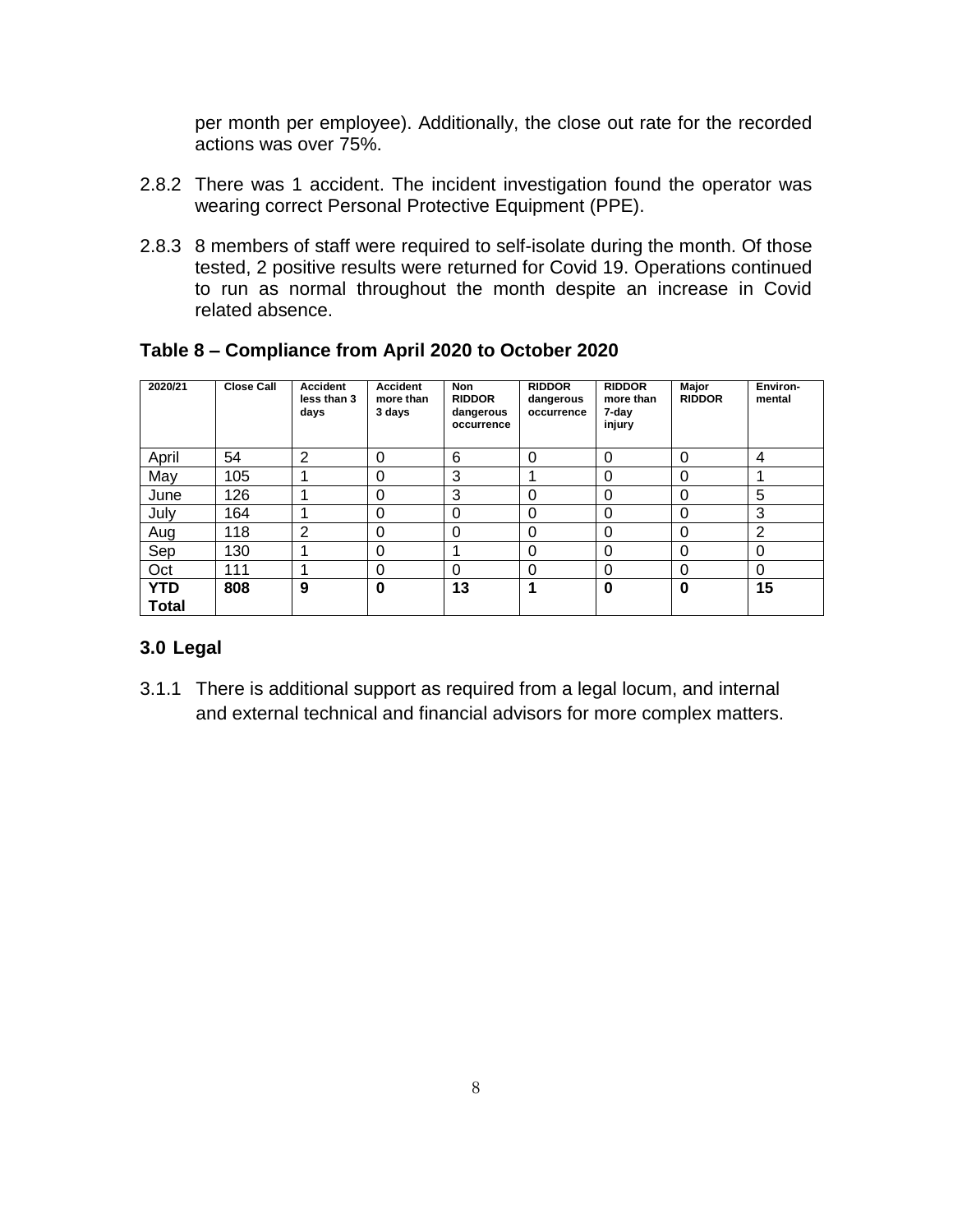#### **4.0 Financial**

| Table 9 - Operational Management Budget 2020/21 |  |  |  |
|-------------------------------------------------|--|--|--|
|-------------------------------------------------|--|--|--|

| 20/21 Budget approved by JWB |                |                 |                 |  |  |  |  |
|------------------------------|----------------|-----------------|-----------------|--|--|--|--|
|                              | Budget 2020-21 | <b>Forecast</b> | <b>Variance</b> |  |  |  |  |
| Management                   | £131,888       | £120,335        | $-£11,553$      |  |  |  |  |
| Administration               | £24,806        | £22,566         | $-E2,240$       |  |  |  |  |
| Call off Legal               | £62,691        |                 |                 |  |  |  |  |
| <b>External Finance</b>      | £30,000        |                 |                 |  |  |  |  |
| External Legal               | £12,250        |                 |                 |  |  |  |  |
| <b>External Technical</b>    | £15,000        | £118,914        | $-E11,027$      |  |  |  |  |
|                              |                |                 |                 |  |  |  |  |
| Insurance Advisors           | £10,000        |                 |                 |  |  |  |  |
| Call off Finance             | £Ο             |                 |                 |  |  |  |  |
| Call off Technical           | £0             |                 |                 |  |  |  |  |
| <b>HWRC Project</b>          | £0             | £0              | £0              |  |  |  |  |
| <b>Total</b>                 | £286,635       | £261,814        | $-£24,821$      |  |  |  |  |

- 4.1.4 For 2020/21 the advisor costs include ongoing work to implement operational changes and potential variations to contracts due to Covid19 and the emerging Resource and Waste Strategy.
- 4.1.5 Although there is an underspend to date with advisors there may be a requirement for increased insurance, legal and technical advice following the recent fire at Barnsley Transfer Station and financial and legal support for any COVID related financial claims from Renewi and the HWRC contract (BDR Team supporting BDR Waste Management teams). At this stage, the BDR Manager is not forecasting that as a saving.
- 4.1.6 The BDR Manager has reduced the number of hours she is working, a recruitment process to back fill the two days has not yet been completed.

#### **5.0 Communications**

## **5.1Community Education Liaison Officer (CELO)**

5.1.1 Social media content posted every Friday in October with the hashtag #FoodWasteFriday and the topic for October covered squashes, rice, the difference between use-by and best before dates, cereal and carving something you'll eat for Halloween.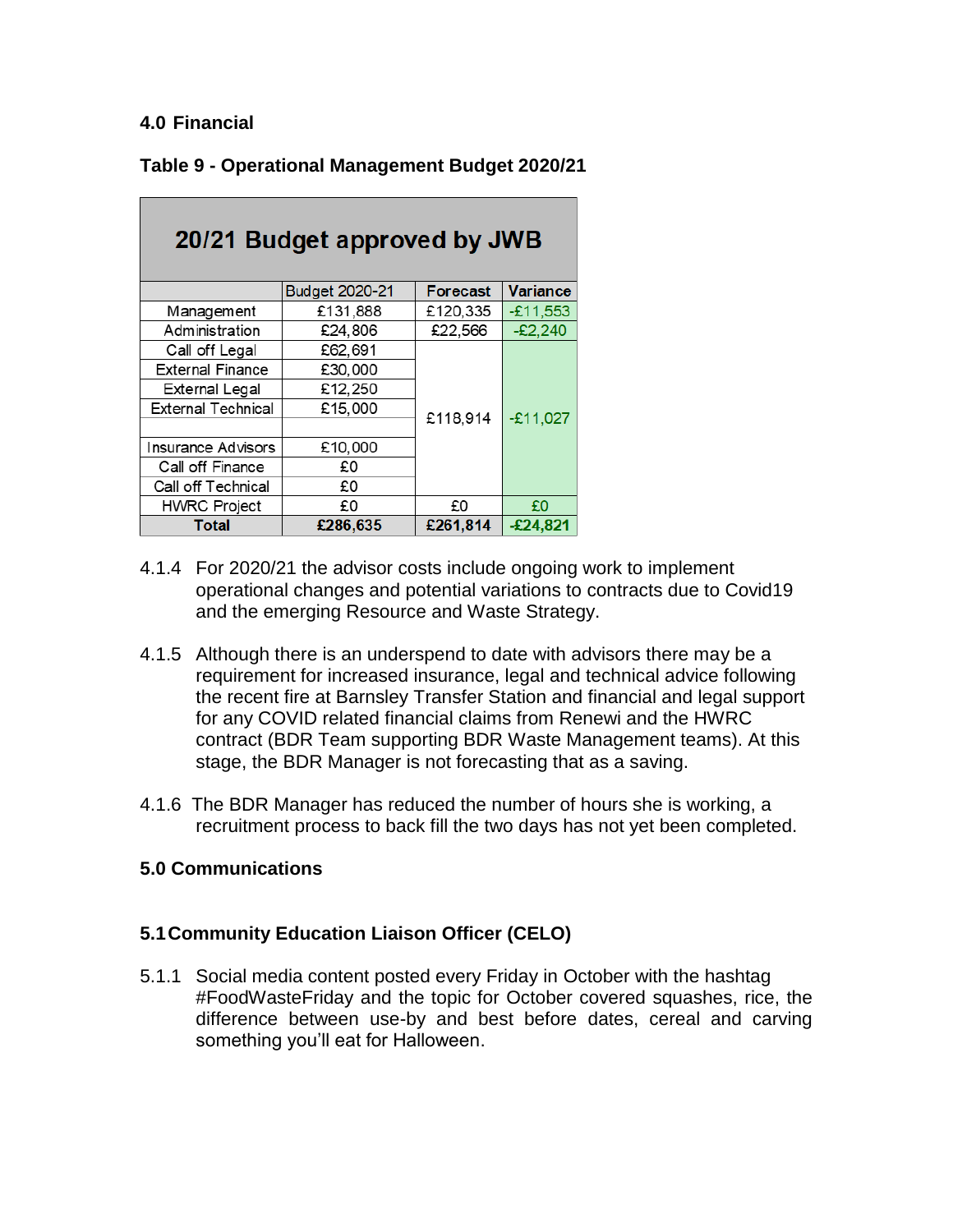- 5.1.2 Social media content posted every Tuesday in October with the hashtag #ChooseDayIsReuseDay and the topic for October was reusing while shopping and included using reusable bags and loose fruit and vegetable bags, reusable face masks and shopping locally. This was also supported by a press release to local media.
- 5.1.3 In September a school uniform project how-to guide was written and circulated to the Communications team for comment and has been approved so this will be added to the BDR online site as a downloadable resource for schools and promoted through the Waste Less South Yorkshire social media. The main Love Your Clothes campaign has been postponed to spring 2021 as many charity shops remain closed or inundated with stock and due to the current government advice regarding daily washing of clothes worn on public transport or to school it was felt that this would be ill-timed.
- 5.1.4 Recycle Week took place 21st-27th September. Social media assets provided by WRAP were posted every day of the week on Waste Less South Yorkshire feeds. The theme of this year's campaign was 'Together - We Recycle' and thanking the nation for continuing to recycle through the COVID-19 pandemic. The campaign was promoted on Barnsley's social media in addition to Waste Less South Yorkshire, the combined reach of the campaign was 26,772. The posts were also accompanied by a Recycle Week blog on Waste Less South Yorkshire and picked up by Renewi on Linked In. This was supported by a press release to local news outlets.
- 5.1.5 In October WRAP launched a sister campaign to the Love Food Hate Waste campaign named 'Wasting Food: It's Out of Date' and several posts were shared on the Waste Less South Yorkshire social media channels.
- 5.1.6 A livestream event was held in October relating to 'How to reduce your food waste: Salad'. The live stream received 254 viewers. Due to the success of the livestream, more will be held in the future targeting the most commonly wasted food items including bread, fruit, cheese and milk. A special Christmas food edition will be hosted in December.
- 5.1.7 The CSR fund for 2020/21 opened in October. The press release, information sheet and application form have been distributed to each Local Authority Communications team who will then circulate it on their websites, within their Councils (including neighbour teams, community development officers and love where you live teams) and with their respective Councillors. All ward Councillors in Barnsley, Doncaster and Rotherham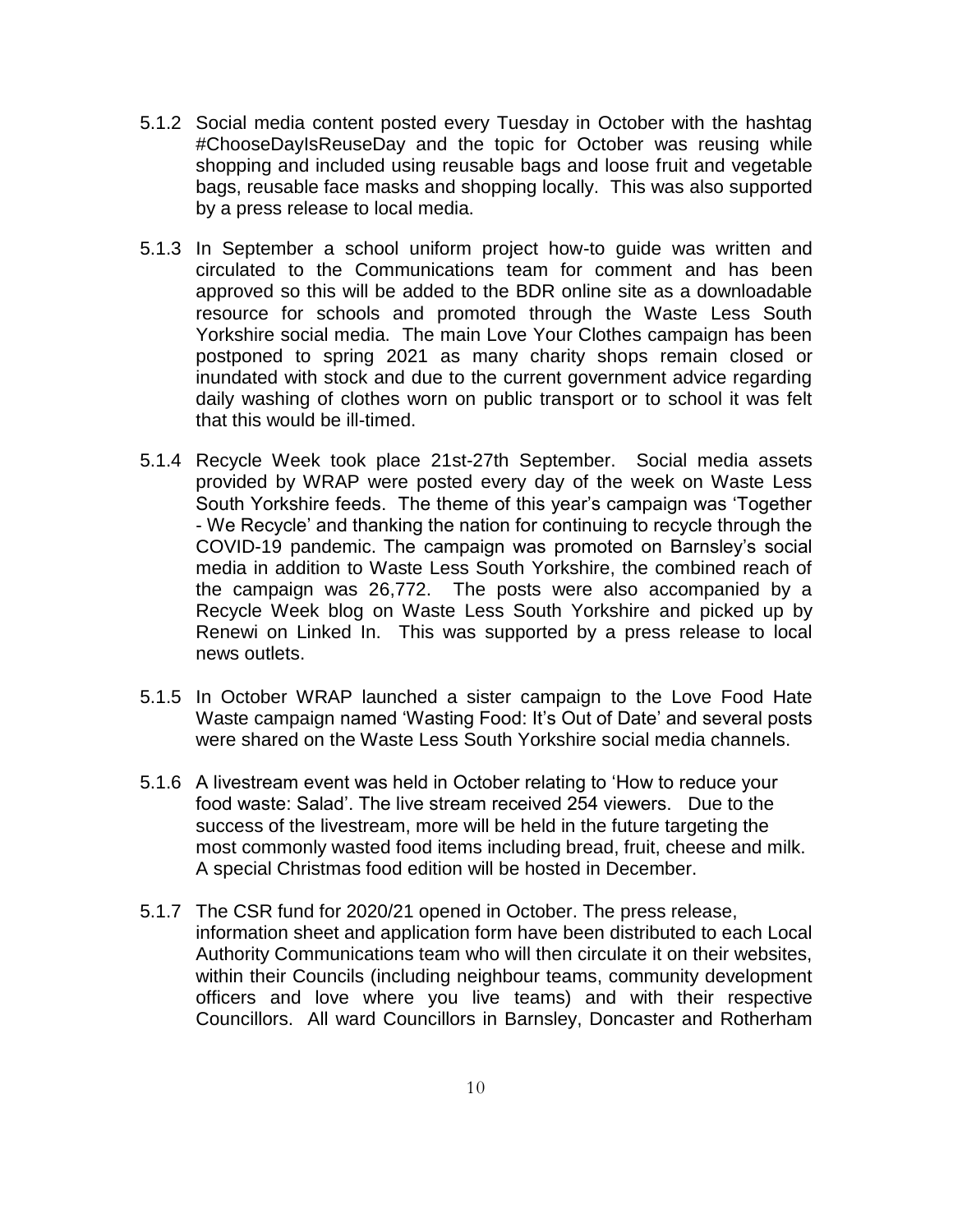have received the details along with all MPs in the area, Dearne Valley parish councils and a number of community groups and volunteer organisations such as South Yorkshire Scouts and the South Yorkshire Funding Advice Bureau. Due to low numbers of suitable applications the deadline for fund applications has been extended to 31<sup>st</sup> December.

- 5.1.8 A press release about batteries in the residual waste stream as part of a campaign called 'Take Charge', coordinated by ESA, was distributed at the end of October. This was supported by social media posts.
- 5.1.9 A new campaign focusing on reducing waste, increasing recycling, reducing recycling contamination and the proper disposal of waste is being developed by the CELO team, Hubbub and the Councils.
- 5.1.10 In October social media posts relating to the care and repair of clothes were distributed via social media and proved popular with a slightly different audience to traditional recycling and re-use messaging.
- 5.1.11Due to the suspension of garden waste collections ahead of schedule in Doncaster, home composting, leaf mould and trench composting blogs were written and shared online and the announcement from Doncaster Council shared.
- 5.1.12 The CELOs have been working with RMBC to update the BDR online website. In October, a large amount of the new material was made available and the CELOs continued to work with the RMBC team on identifying the content to be removed, inclusion of school packs for all areas, resolving display issues, the aesthetics of the site and trying to gain CMS access to make minor amends as needed.

5.1.13 The Autumn waste compositional analysis commenced on  $5<sup>th</sup>$  October 2020

and finished on  $6<sup>th</sup>$  November 2020, the data is due in November and the final reports are due towards the end of December 2020. Appendix one to this report provides an unaudited update on the average contents of bins in 2019/20 versus 2020/21.

#### **6.0Resources**

6.1.1 The BDR team have been assisting Barnsley, Doncaster and Rotherham councils with projects as identified in section 7.0. There is additional support as required from a legal locum, internal and external technical and financial advisors for more complex matters.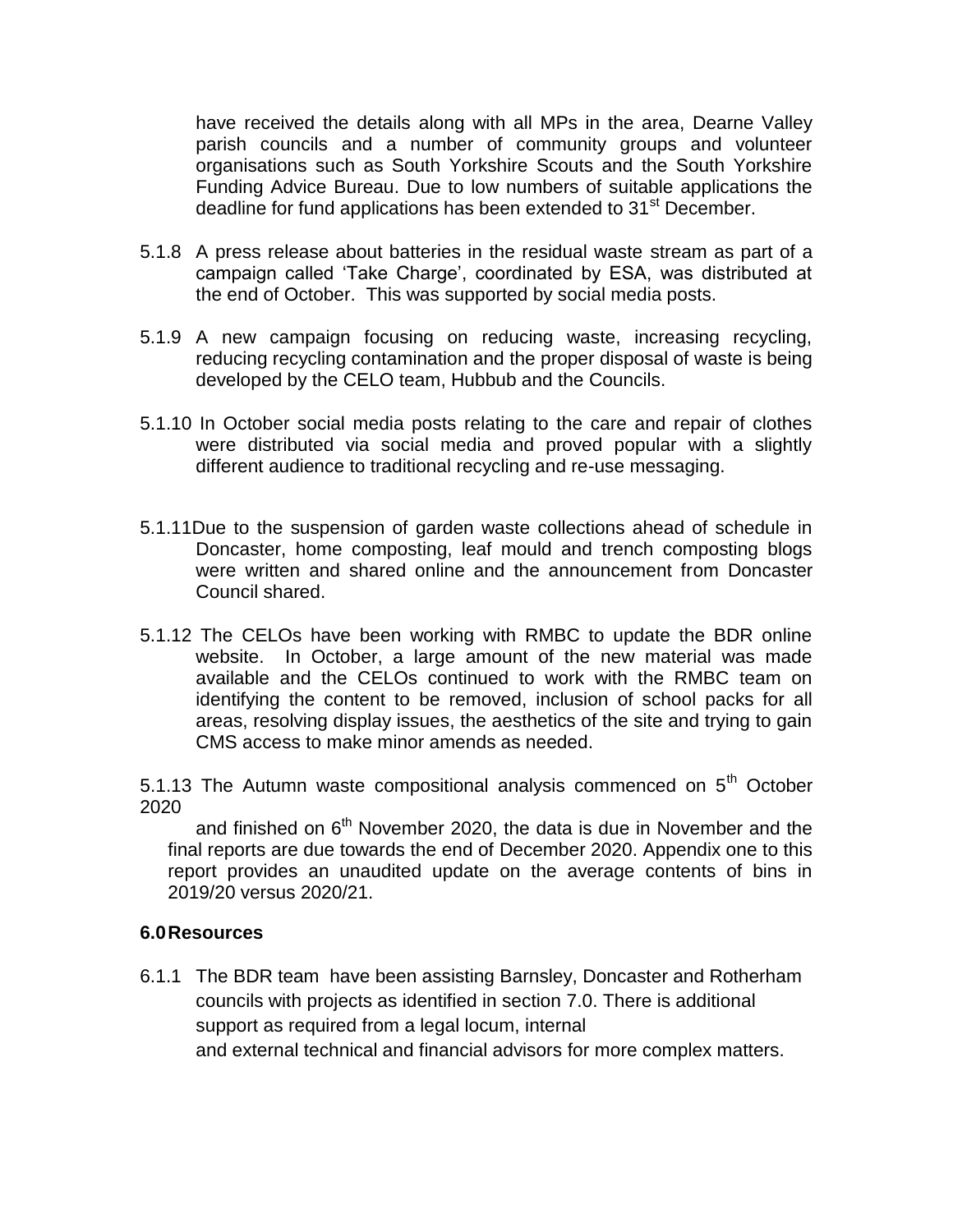## **7.0 Joint working and BDR support**

7.1 Listed below are the current projects and areas the BDR team are assisting individual councils with or co-ordinating:

## **BMBC**

- Support in investigation of current and potential new DMR / Paper and Card disposal contracts
- Facilitating movement on the dilapidation work
- Variations to the BTS contract with Barnsley to allow Paper and Card to be managed as a contingency measure.

#### **DMBC**

- Support on Waste Data Flow data collation and input for Q1 & Training of DMBC Staff for self-reporting ability from Q2 onwards
- Assistance with the development of the Doncaster Environmental Strategy

#### **RMBC**

- Support on Tendering new Clinical Waste Disposal contract is now completed, and the contract awarded
- Completion of the legal documents for the Organic and Recycling Contracts.
- The BDR Manager is a Climate Change Champion for RMBC

## **B.D.R**

- Covid 19 support
	- $\circ$  Co-ordinating approach across BDR(S) including reinstatement of weekly meeting across the 4 councils as we are in lockdown.
	- o Support on all aspect of the crisis, including guidance, industry insight, legislation changes, resource support / availability, updates and action logs
	- o In conjunction with Renewi, ensuring the Waste Treatment Facility remains operational and taking as much household waste as possible.
	- o Ensuring joint working on management of BDR contracts such as HWRC to fulfil the requirements of the service
	- o Joint communication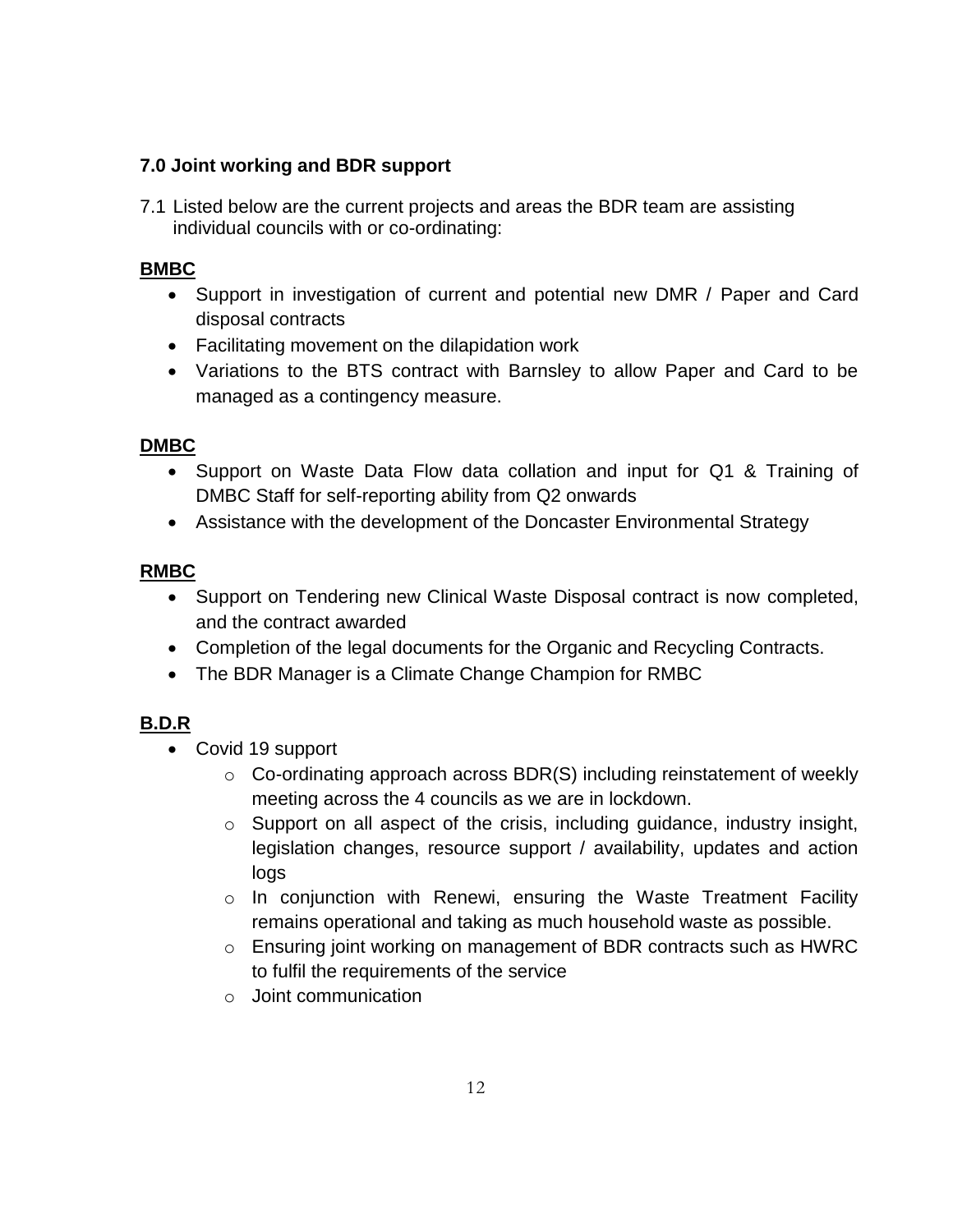- o Best practice and networking
- Solutions and progression of HWRC contract variation requirements
- Co-ordinated work on response to new loss of income Covid claim from FCC (for both Supplier Relief scheme and beyond October where no current Government guidance is available)
- Tetra Pak and/or P.T.T introduced into kerbside recycling and PFI contract variation requirements
- Waste and Resource strategy
	- o Letter to Environment secretary
- South Yorkshire Municipal Waste Strategy
	- o Changes required due to Resource and Waste Strategy
	- o Pre work on Strategic Review of SYMWS as requested at JWB
- Compiling BDR response to Latest government Waste Plan consultation not submitted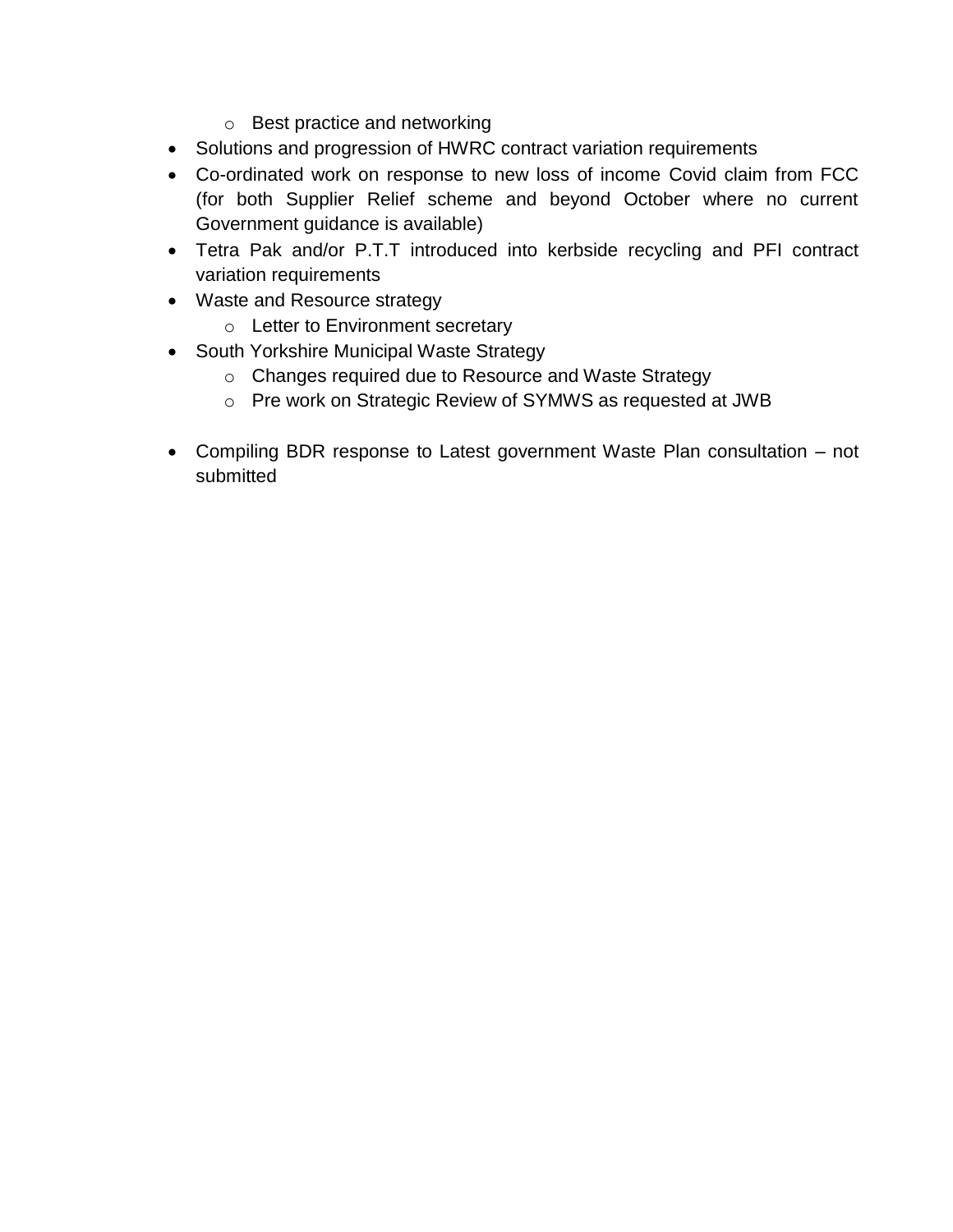# **8.0 Glossary of Terms**

| <b>Term</b>                                                   | <b>Definition</b>                                                                                                                                                                                                                                                                                                                                                                                                                                                                                                                                       |
|---------------------------------------------------------------|---------------------------------------------------------------------------------------------------------------------------------------------------------------------------------------------------------------------------------------------------------------------------------------------------------------------------------------------------------------------------------------------------------------------------------------------------------------------------------------------------------------------------------------------------------|
| 3SE                                                           | The name for the partnership between Shanks Group plc<br>and Scottish & Southern Energy plc.                                                                                                                                                                                                                                                                                                                                                                                                                                                            |
| A2A (formerly Ecodeco)                                        | Italian company who research, design, construct, and<br>manage plant and equipment for the disposal of waste.                                                                                                                                                                                                                                                                                                                                                                                                                                           |
| <b>Anaerobic Digestion (AD)</b>                               | A series of biological processes in which micro-organisms<br>break down biodegradable material in the absence of<br>oxygen. One of the end products is biogas, which is<br>combusted to generate electricity and heat.                                                                                                                                                                                                                                                                                                                                  |
| <b>Compliance Assessment Report (CAR) form</b>                | A CAR form is used by Environment Agency officers<br>when assessing compliance with Environmental Permits.                                                                                                                                                                                                                                                                                                                                                                                                                                              |
| <b>Compliance Classification Scheme (CCS)</b>                 | Compliance Classification Scheme (CCS) score and what<br>action EA are considering. A CCS score is recorded<br>where non-compliance with a permit condition(s) has<br>been identified                                                                                                                                                                                                                                                                                                                                                                   |
| <b>Compositional Analysis</b>                                 | Waste Composition Analysis is a study that provides<br>essential information about the weight and type of each<br>component waste material that is in any given waste<br>stream. It firstly involves obtaining representative samples<br>of these waste streams, then manually hand sorting into<br>various pre-defined sort categories using the correct<br>methodology, which are then weighed in each individual<br>fractions in align with Waste Data Flow (WDF) municipal<br>reporting each waste stream has its own European Waste<br>Code (EWC). |
| Covid                                                         | COVID-19 is a disease caused by a new strain of<br>coronavirus. 'CO' stands for corona, 'VI' for virus, and 'D'<br>for disease. Formerly, this disease was referred to as<br>'2019 novel coronavirus' or '2019-nCoV.                                                                                                                                                                                                                                                                                                                                    |
| Department for Environment, Food and Rural Affairs<br>(DEFRA) | The UK government department responsible for policy<br>and regulations on environmental, food and rural issues.                                                                                                                                                                                                                                                                                                                                                                                                                                         |
| <b>Environment Agency (EA)</b>                                | An executive non-departmental public Body responsible<br>to the Secretary of State for Environment, Food and Rural                                                                                                                                                                                                                                                                                                                                                                                                                                      |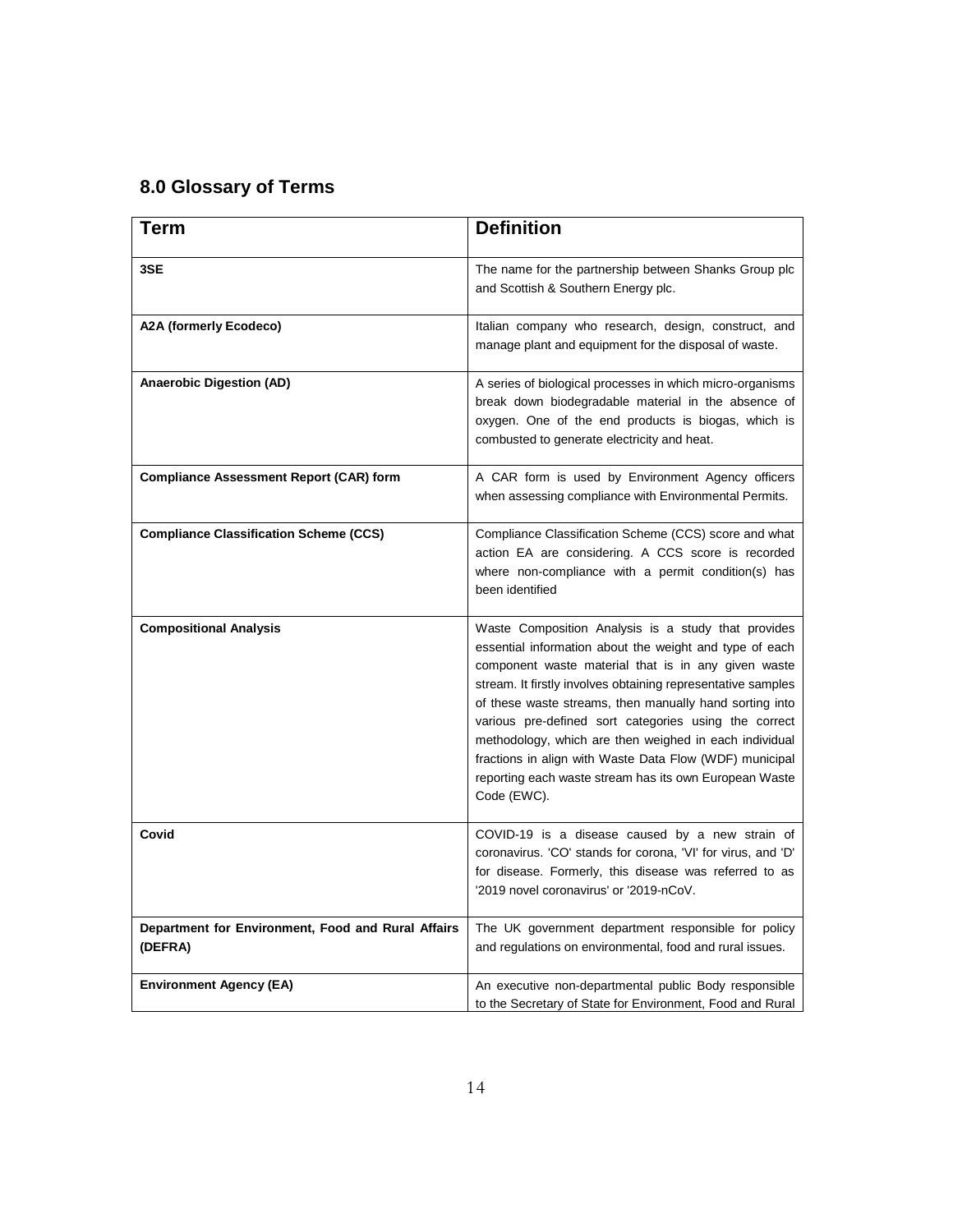|                                                | Affairs for issues affecting the environment.                                                                                                                                                                                                                                                                                                                                                                                            |
|------------------------------------------------|------------------------------------------------------------------------------------------------------------------------------------------------------------------------------------------------------------------------------------------------------------------------------------------------------------------------------------------------------------------------------------------------------------------------------------------|
| <b>FCC Environment</b>                         | One of the UK's leading waste<br>and resource<br>management companies.                                                                                                                                                                                                                                                                                                                                                                   |
| Facebook                                       | Facebook, Inc. is an American online social media and<br>social networking service company.                                                                                                                                                                                                                                                                                                                                              |
| Ferrybridge Multifuel 1/Multifuel 2 (FM1/FM2)  | Multifuel Energy Ltd. (MEL) operates a new £300 million<br>multifuel plant on land owned by SSE at Ferrybridge 'C'<br>Power Station near Knottingley in West Yorkshire. This<br>project is called Ferrybridge Multifuel 1/2 (FM1/FM2)                                                                                                                                                                                                    |
| <b>Household Waste Recycling Centre (HWRC)</b> | A civic amenity site (CA site) or household waste<br>recycling centre (HWRC) is a facility where the public can<br>dispose of household waste and also often containing<br>recycling points.                                                                                                                                                                                                                                             |
| Joint Waste Board (JWB)                        | The Statutory Committee comprising Portfolio Holders<br>and Senior Officers with responsibility for waste.                                                                                                                                                                                                                                                                                                                               |
| <b>Jones Celtic BioEnergy (JCBE)</b>           | Is a leading innovator who will take a project from concept<br>through to operation. Who provide a complete solution<br>for the<br>generation of renewable energy<br>from<br>biodegradable sources, such as municipal waste, food<br>waste, agricultural waste and biomass. We offer<br>unparalleled delivery of a range of<br>BioEnergy<br>technologies which are modelled and tailored to the<br>specific requirements of our clients. |
| <b>Mechanical Biological Treatment (MBT)</b>   | A type of waste processing facility that combines a sorting<br>facility with a form of biological treatment such as<br>composting or anaerobic digestion. MBT plants are<br>designed to process mixed household waste as well as<br>commercial and industrial wastes.                                                                                                                                                                    |
| <b>Microsoft Teams</b>                         | Is a business-oriented communication and collaboration<br>platform that combines workplace chat, video meetings,<br>file storage, and application integration.                                                                                                                                                                                                                                                                           |
| <b>Private Finance Initiative (PFI)</b>        | Mechanism for creating "public-private partnerships"<br>(PPPs) by funding public infrastructure projects with<br>private capital.                                                                                                                                                                                                                                                                                                        |
| <b>Refuse Collection Vehicle (RCV)</b>         | The collection of rubbish and waste, usually in a rubbish<br>or refuse truck, before final disposal.                                                                                                                                                                                                                                                                                                                                     |
| <b>Renewi UK Services</b>                      | The new trading name for Shanks Waste Management.                                                                                                                                                                                                                                                                                                                                                                                        |
| <b>Solid Recovered Fuel (SRF)</b>              | A fuel produced by shredding and dehydrating solid<br>waste (MSW) with a waste converter technology.                                                                                                                                                                                                                                                                                                                                     |